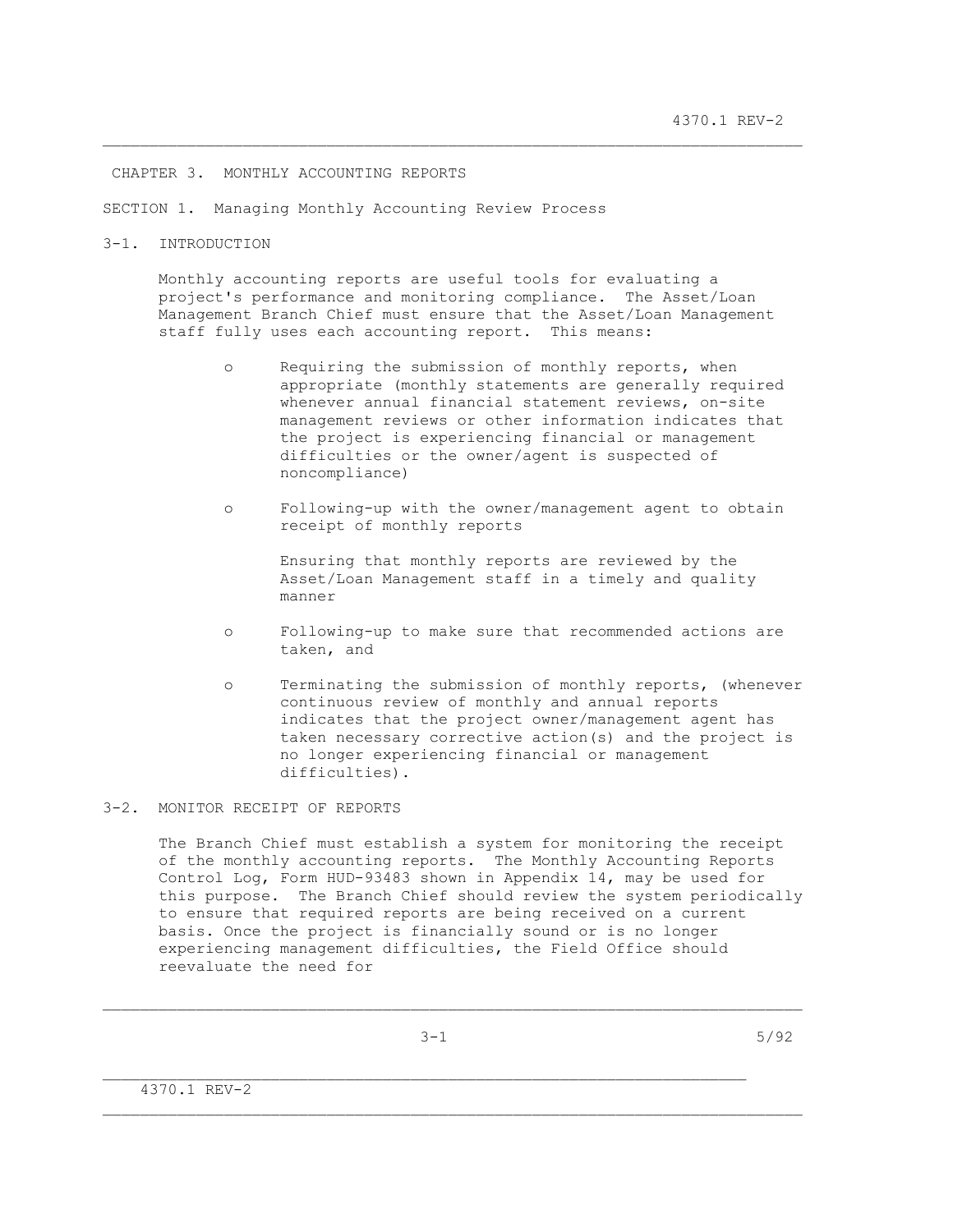the monthly reports. When the Field Office determines the reports are no longer needed; the Field Office should advise the owner/ management agent to terminate submission and annotate the control log accordingly.

#### 3-3. SUPERVISORY REVIEW

 Supervisory staff should periodically check to see that the Monthly Accounting Reports Control Log is being maintained and that the staff is completing the reviews in a timely and quality fashion. The receipt of monthly accounting reports should not be entered into the control log unless the reports are fully completed. If incomplete forms are received, the owner/management agent should be requested to send completed copies.

SECTION 2. Analyzing Monthly Reports

3-4. INTRODUCTION

 This Section provides guidance on how to review monthly accounting reports. Similar to the annual review, the monthly review has three purposes:

- o evaluate compliance,
- o identify potential diversions, and
- o assess project performance.

 The review procedures require the Asset/Loan Management staff to review individual transactions and to analyze month-to-month trends in:

- o cash flow,
- o occupancy,
- o rent collections, and
- o liquidity.

### 3-5. COOPERATIVE HOUSING REPORTS

 The Board of Directors is responsible for submitting the Monthly Report Of Cooperative, Housing Corporations, Form HUD-93211, each month for the first two full fiscal years following the initial date of project operations.

 This report provides the means to analyze the actual revenue and expenses versus budgeted amounts to determine financial trends or areas

 $\mathcal{L}_\text{max}$ 

4370.1 REV-2

of concern, and to accumulate information for the preparation of the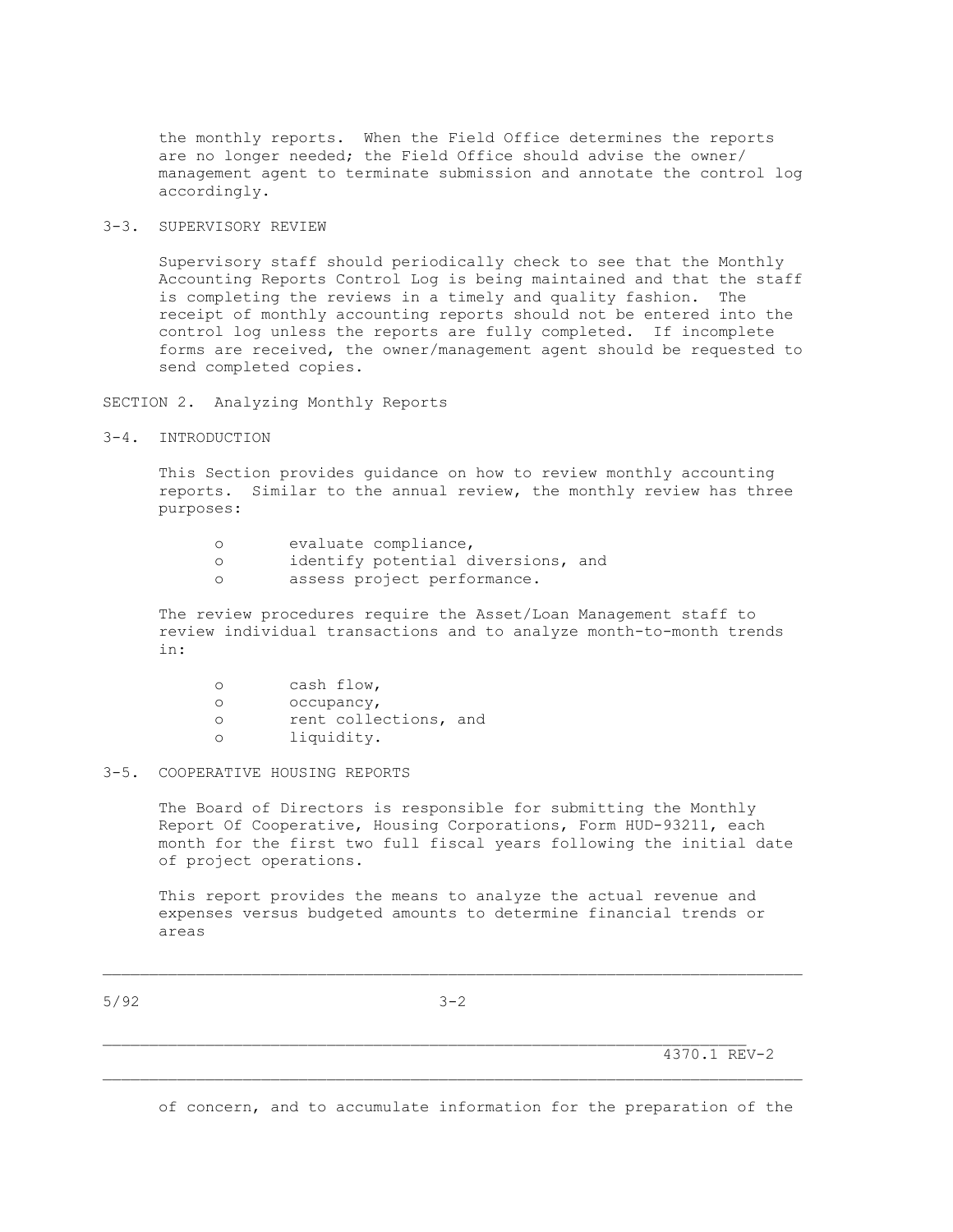ensuing year's budget. See Handbook 4370.3, "Uniform System of Accounts for Cooperative Housing Corporations Using Computer and Manual Systems" for a more detail discussion of Form HUD-93211.

3-6. CHECK FOR COMPLETION

 Upon receipt of the monthly reports, the Asset/Loan Management staff should check to see if:

- A. Each of the following schedules has been submitted:
	- 1. Schedule A HUD-93479, Monthly Report for Establishing, Net Income
	- 2. Schedule B HUD-93480, Schedule of Disbursements
	- 3. Schedule C HUD-93481, Schedule of Accounts Payable
- B. All lines have been completed for each schedule. If a schedule is missing or is incomplete, the Asset/Loan Management staff should immediately request any missing or corrected schedules from the owner/management agent. Copies of the above schedules are included in Appendices 15A, B and C.

 NOTE: If a project has a comprehensive monthly reporting system, field offices may accept the project's monthly reports instead of HUD Schedules A, B and C. The reports must include the essential characteristics of the HUD schedules:

- o cash receipts,
- o cash disbursements,
- o receivables,
- o payables,
- o occupancy, and
- o ending balances.

 If the reports are not easily understood, the project owner should be required to use the standard HUD forms; there is no obligation to accept alternate reporting systems.

\_\_\_\_\_\_\_\_\_\_\_\_\_\_\_\_\_\_\_\_\_\_\_\_\_\_\_\_\_\_\_\_\_\_\_\_\_\_\_\_\_\_\_\_\_\_\_\_\_\_\_\_\_\_\_\_\_\_\_\_\_\_\_\_\_\_\_\_\_\_\_\_\_\_\_

 $3-3$  5/92

4370.1 REV-2

## 3-7. CHECK FOR ARITHMETIC ACCURACY

 The Asset/Loan Management staff should complete the calculation shown below to check the consistency of reports from one month to the next. Entries are obtained from Schedule A, HUD-93479.

|    | Rent Potential for Revenue Producing Units |  |
|----|--------------------------------------------|--|
| В. | Vacancy Loss                               |  |
|    | Cash to be Accounted for (Line A-B)        |  |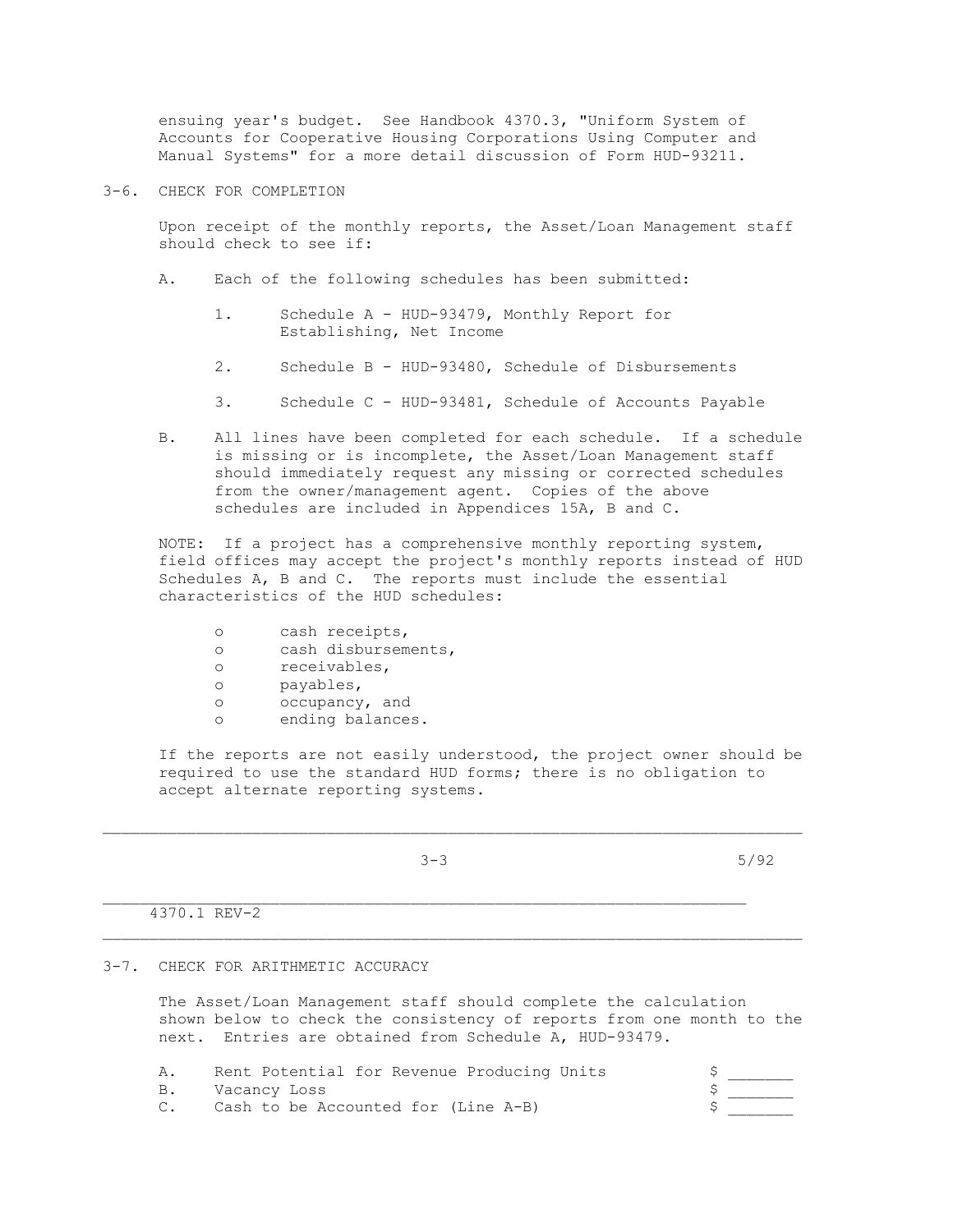| $D_{\bullet}$ | Tenant Subsidies and Rents Collected this Month |   |
|---------------|-------------------------------------------------|---|
|               | (Lines 2a and 2b of HUD-93479)                  |   |
| $E_{\rm \,B}$ | Subtotal: Line C - Line D                       |   |
| $F_{\infty}$  | Tenants' Accounts Receivable on Prior Month's   |   |
|               | HUD-93479 (Line 7)                              |   |
| G.            | Tenants' Accounts Receivable on Current Month's |   |
|               | HUD-93479 (Line 7)                              |   |
| Η.            | Net Change in Tenants' Accounts Receivable      |   |
|               | $(Line F - Line G)$                             | H |
|               |                                                 |   |

 If the report has been accurately prepared, Line E should equal Line H, except on Section 236 projects where some tenants may be paying above basic rents.

3-8. MONTHLY ACCOUNTING SUMMARY WORKSHEET

 After reviewing the monthly accounting reports for completeness and accuracy, the Asset/Loan Management staff should complete Form HUD-93482, Monthly Accounting Summary Worksheet shown in Appendix 16. The worksheet summarizes key items from a series of monthly accounting reports onto one page and enables the staff to determine trends as well as conditions at a particular time.

3-9. REVIEW TRENDS

 Activity trends in all categories of the monthly accounting reports should be reviewed. The following are some trends the Asset Management staff should pay particular attention to.

- A. Occupancy. Low or falling occupancy is a sure sign of financial difficulty. In an established project, a drop in occupancy often can be the first warning of trouble.
- B. Collections. Trends in collections (as a percentage of potential collections) are just as important as occupancy. A drop in

 $5/92$  3-4

\_\_\_\_\_\_\_\_\_\_\_\_\_\_\_\_\_\_\_\_\_\_\_\_\_\_\_\_\_\_\_\_\_\_\_\_\_\_\_\_\_\_\_\_\_\_\_\_\_\_\_\_\_\_\_\_\_\_\_\_\_\_\_\_\_\_\_\_\_\_\_\_\_\_\_

4370.1 REV-2

 collection indicates management or collection problems that may later be reflected in more serious financial or maintenance problems.

- C. Other Income. These amounts, usually minor, should remain relatively constant except for items such as interest income, which may be received less frequently than monthly.
- D. Operating Disbursements. These are cash basis expenses. The total can be reviewed for trends, but to get a true picture of expense patterns, this should only be done in conjunction with the change in the accounts payable balance. Be alert for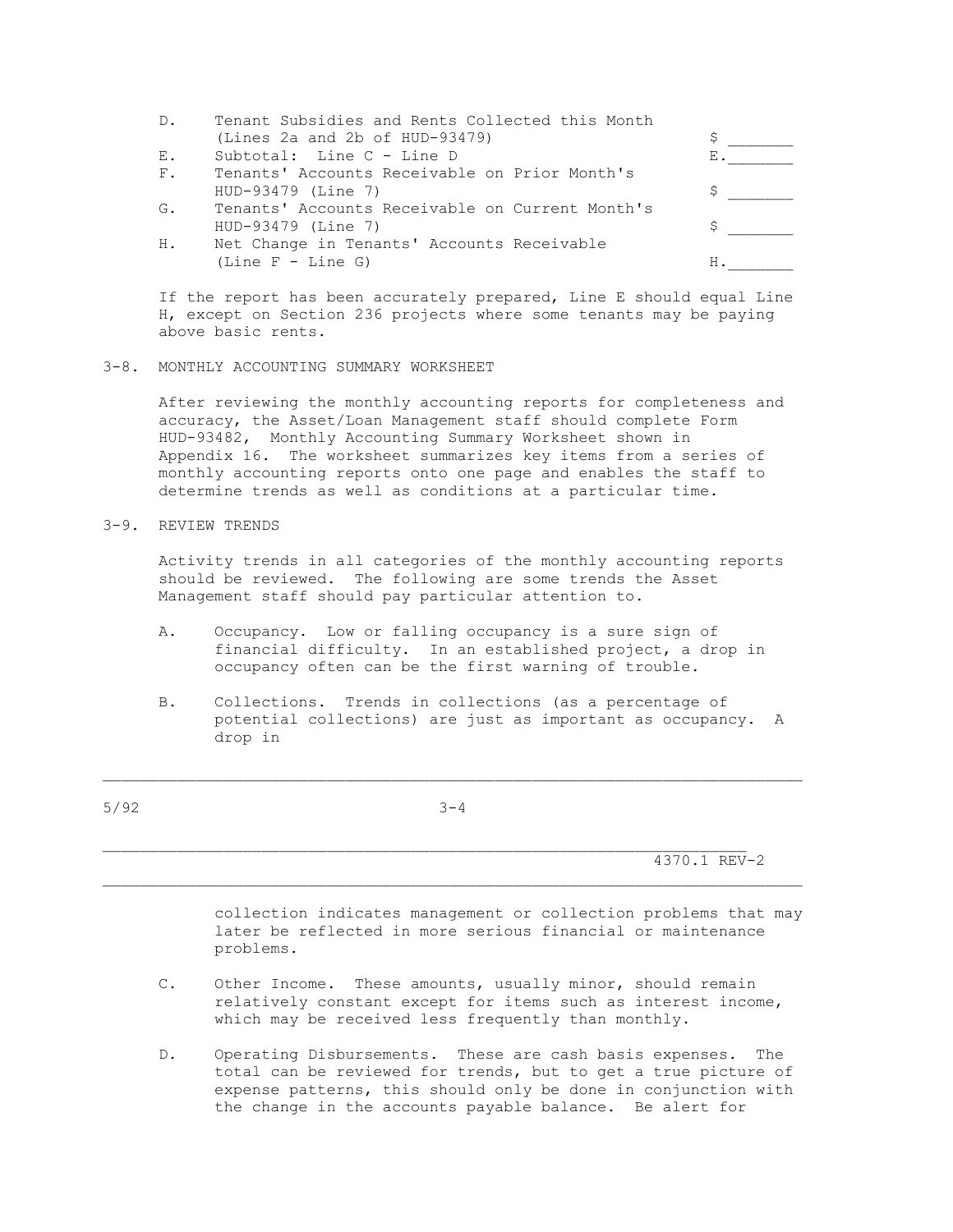expenditures that are not necessary for preserving and operating the project or appear to be unreasonable.

- E. Debt Service. The amount of the payment should be checked to determine if the amount paid is the amount agreed to under the mortgage note, or the workout or modification agreement - whichever document is binding for that month.
- F. Other Disbursements. These items are generally of a nonrecurring nature and should be reviewed individually, using Form HUD-93480. Be particularly alert for payments to owners or related projects. Note expenditures for other than necessary and reasonable operation of the project or for payment of unauthorized distributions to the owner(s).
- G. End of Month Status of Accounts. These are self explanatory indicators of financial conditions. Trends should be reviewed each month. Compare the cash balance with the accounts payable balance. This is a stringent measure of liquidity and should be reviewed carefully each month.
- H. Tenant Accounts Receivable. Significant increase in tenant accounts receivable should be reviewed to determine the cause for the increase. Possible reasons are poor enforcement of collection, poor internal controls, or the inability of tenants to afford a recently implemented rent increase.
- I. Security Deposit Deficiency. Under the regulatory agreement, tenant security deposits must be fully funded. A security deposit deficiency will often indicate a diversion of funds. The diversion could be for payment of project operating costs or for the personal use of the owner or management agent.

|              | $3 - 5$ | 5/92 |
|--------------|---------|------|
|              |         |      |
| 4370.1 REV-2 |         |      |

 $\mathcal{L}_\text{max}$ 

- J. Reconcile to Annual Reports. The Asset Management staff should compare the cash balance and the accounts receivable and accounts payable balances shown on the monthly report for the last month of the fiscal year with the corresponding balances shown on the annual financial statements. While receivable and payable balances may differ somewhat since the annual financial statements are prepared using the accrual basis of accounting or because of end of year closing adjustments, the difference should not be significant. If the cash account is being reconciled monthly by the project owner/agent, cash on the last monthly accounting report should agree with the cash account on the annual financial statements.
- 3-10. REVIEW HUD-93479, MONTHLY REPORT FOR ESTABLISHING NET INCOME (SCHEDULE A.)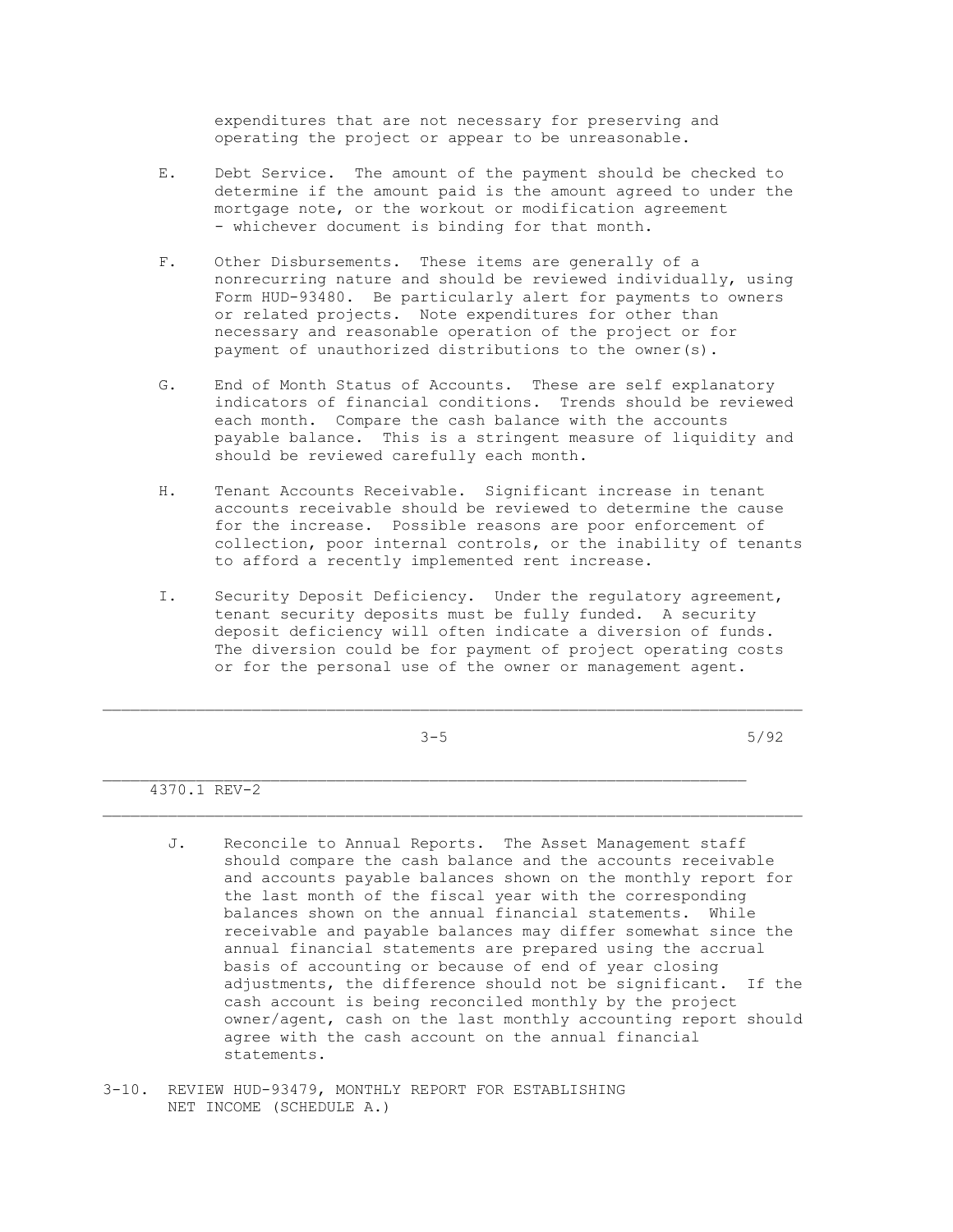Schedule A, Form HUD-93479 summarizes cash flows during the month and the project's working capital position as of the end of the month. Details of distributions and payables are shown in Schedules B and C, respectively. The following questions should be asked when reviewing Schedule A.

- A. Is all the revenue reported (e.g., laundry revenue, late charges, advances, commercial revenue, rental subsidy payments, etc.)?
- B. Are MIO Plan Draws from the Project Improvement Account (Account 1380) reported separately under other collections on Line 2c, if applicable?
- C. Is the beginning cash balance (i.e., opening cash) the same amount as Line 4 (cash on hand in bank at end of month) on the previous month's report?
- D. Is the correct monthly gross rent potential shown according to the approved Rent Schedule, Form HUD-92458?
- E. Is the total number of units shown correct? Is the number of non-revenue producing units according to the rental schedule?
- F. Is the tenant security deposit account fully funded (i.e., does the balance in the account (Line 10b) equal or exceed the liability Line 10a )?
- G. Is the cash-on-hand (Line 4) a positive or negative figure?

 $5/92$  3-6

\_\_\_\_\_\_\_\_\_\_\_\_\_\_\_\_\_\_\_\_\_\_\_\_\_\_\_\_\_\_\_\_\_\_\_\_\_\_\_\_\_\_\_\_\_\_\_\_\_\_\_\_\_\_\_\_\_\_\_\_\_\_\_\_\_\_\_\_\_\_\_\_\_\_\_

\_\_\_\_\_\_\_\_\_\_\_\_\_\_\_\_\_\_\_\_\_\_\_\_\_\_\_\_\_\_\_\_\_\_\_\_\_\_\_\_\_\_\_\_\_\_\_\_\_\_\_\_\_\_\_\_\_\_\_\_\_\_\_\_\_\_\_\_\_

4370.1 REV-2

- H. If the project is under a workout agreement, and if required by the workout agreement, have any excess funds remaining after the payment of operating expenses and the minimum mortgage payment under the workout been submitted to HUD.
- 3-11. REVIEW HUD-93480, SCHEDULE OF DISBURSEMENTS (SCHEDULE B)

 This schedule lists all disbursements from the project's operating account for the month covered by the report. Schedule B identifies:

- o the date the check was disbursed,
- o the check number,
- o the payee,
- o the specific purpose of the disbursement, and
- o the amount of the check.

The following questions should be asked when reviewing Schedule B.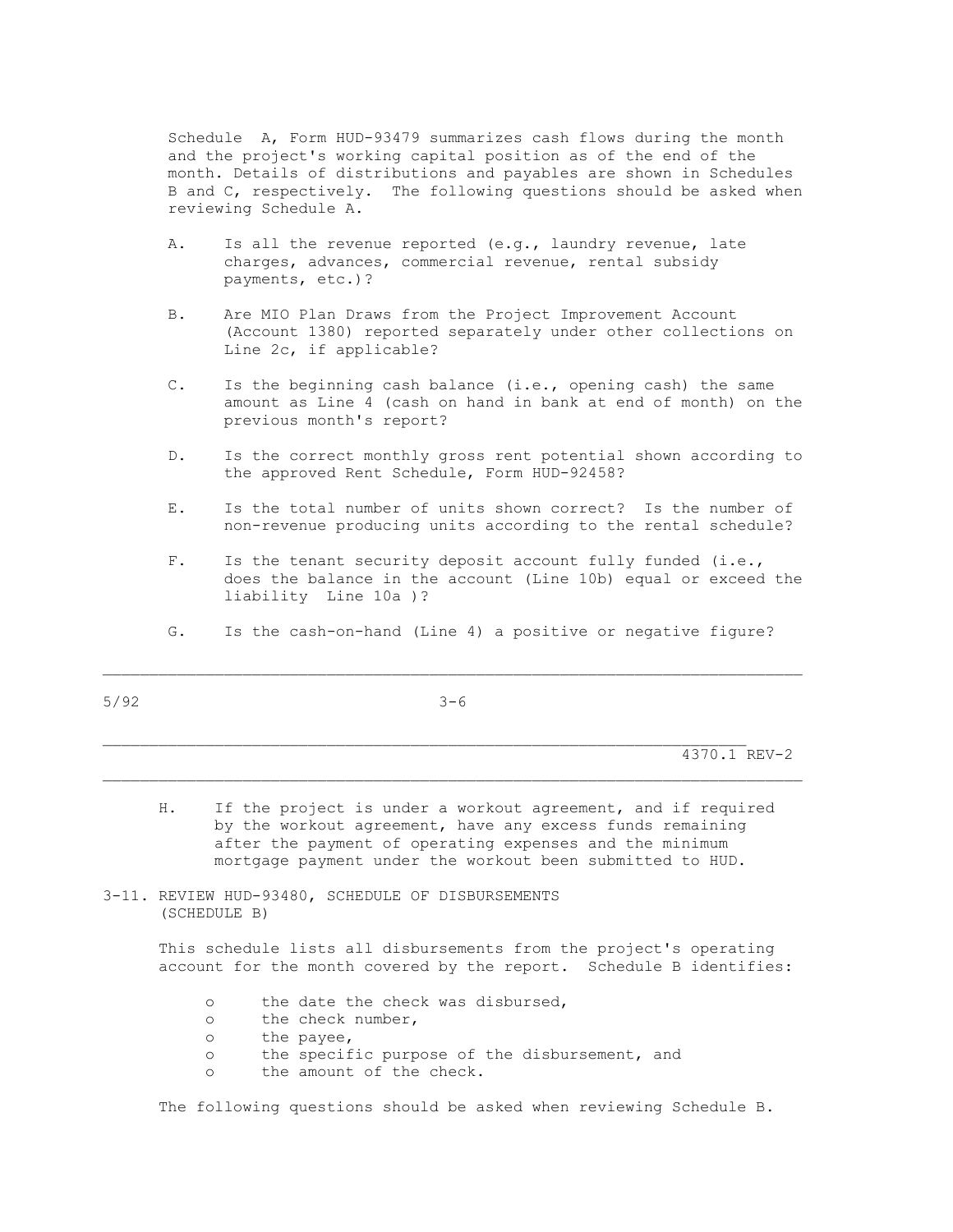- A. Is the total disbursed the same amount as Line 3, on Schedule A?
- B. Are the checks listed consecutively? Any variation in the sequence of check numbers may indicate two or more bank accounts, two or more checkbooks for the same account, "kiting", voided checks that have not been identified, or commingling of funds with other projects.
- C. Is the management fee payment according to the terms of the management agreement? Are any expenses of the management agent being paid from project revenue?
- D. Is repayment of advances being made?
- E. Are distributions being made to the owner in accordance with the Regulatory Agreement and any applicable modified agreements?
- F. Is the full mortgage payment (or agreed-upon workout payment) being made?
- G. Is the priority of the first mortgage being maintained? Are there payments being made on subordinate loans or notes payable to banks, affiliated companies, or other projects owned by the project owner/management agent? If so, check to see if these are authorized expenditures. Regulatory controls dictate there must

 $\mathcal{L}_\text{max}$ 

\_\_\_\_\_\_\_\_\_\_\_\_\_\_\_\_\_\_\_\_\_\_\_\_\_\_\_\_\_\_\_\_\_\_\_\_\_\_\_\_\_\_\_\_\_\_\_\_\_\_\_\_\_\_\_\_\_\_\_\_\_\_\_\_\_\_\_\_\_\_\_\_\_\_\_

 $3-7$  5/92

4370.1 REV-2

 be no commingling of funds with other projects unless specifically authorized by HUD. In cooperatives, funds may be commingled for the various project owners in one cooperative, but not with separate cooperative organizations.

- H. Is the project paying mortgage late charges?
- I. Are construction costs being paid from rental revenue?
- J. Are there any unusual administrative costs, such as consulting, accounting, legal or advertising fees?
- K. Are small, frequent, individual purchases of maintenance supplies and equipment being made when it is reasonable to bulk purchase? If so, this should be brought to the attention of the owner/agent so that savings can be made.
- L. Do amounts paid for items included in Lines la through 1c (repairs) and Line 3c (accounts payable) of Part 11, Section C of the MIO Plan appear on the disbursement schedule? The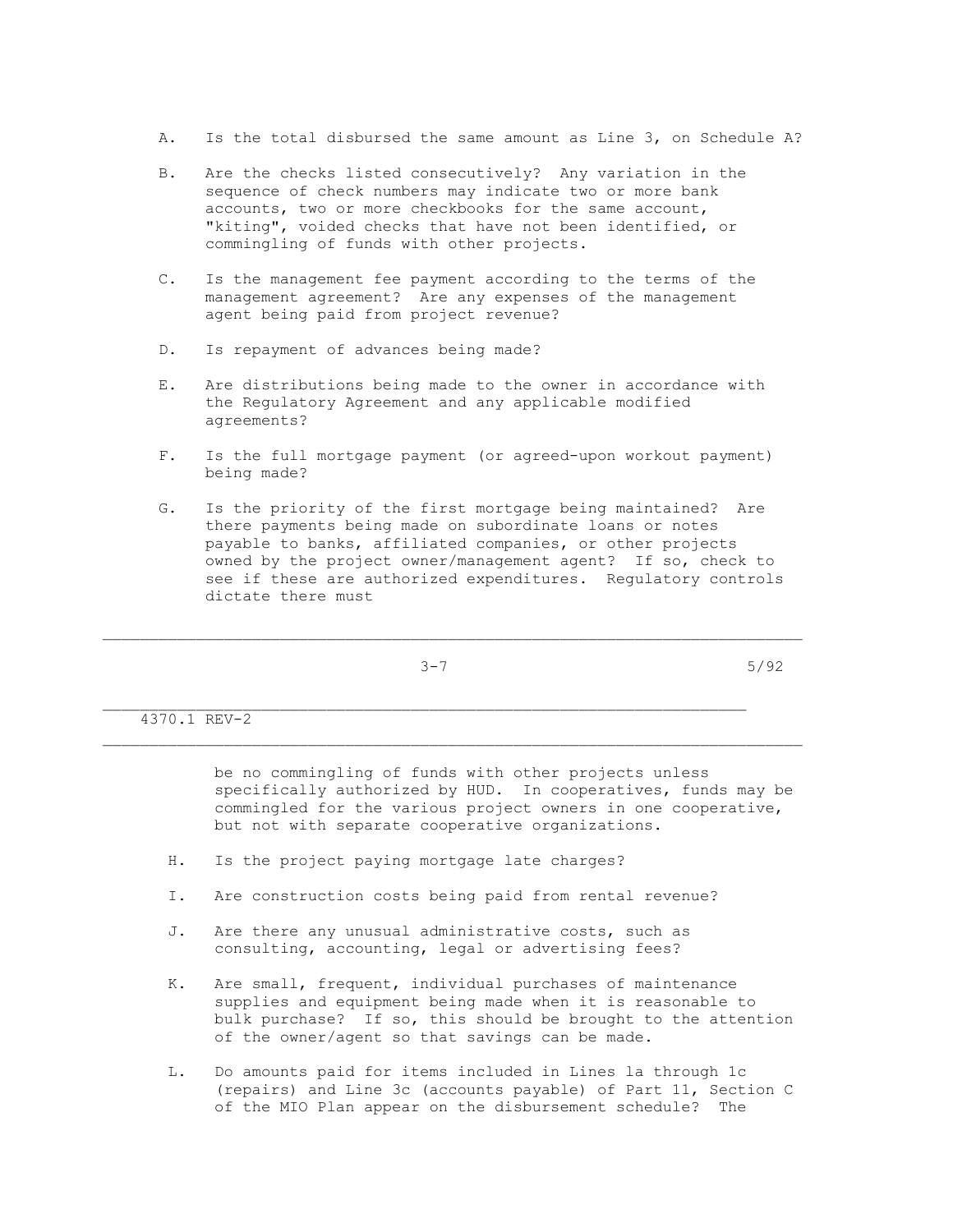Field Office may require the owner to annotate the schedules to identify transactions related to the MIO Plan or to submit separate payable or disbursement schedules for MIO Plan items.

3-12. REVIEW HUD-93481, SCHEDULE OF ACCOUNTS PAYABLE (SCHEDULE C)

> This lists all vendor accounts payable, including amounts delinquent under the mortgage, Schedule C identifies:

- o the date the project incurred the expense,
- o the vendor to whom payment is due,
- o the specific purpose of the obligation, and
- o the amount owed.

 Consideration should be given to "anticipated" payables, such as payroll and utilities, which are not technically required for completion of this form since the report is handled on the cash basis. Consideration of this factor is necessary to look realistically at the project's financial picture. The following items should be taken into consideration when reviewing Schedule C.

A. Is the total payable balance the same as Line 11 of Schedule A?

| 5/92       |                                                                                                                                           | $3 - 8$                                                                                                                                                                         |  |
|------------|-------------------------------------------------------------------------------------------------------------------------------------------|---------------------------------------------------------------------------------------------------------------------------------------------------------------------------------|--|
|            |                                                                                                                                           | 4370.1 REV-2                                                                                                                                                                    |  |
|            | Β.                                                                                                                                        | Are accounts payable shown for unpaid items includable on Line<br>C of Part 11, Section C of the MIO Plan?                                                                      |  |
|            | $\mathsf{C}$ .                                                                                                                            | Are mortgage delinquency amounts shown, if applicable?                                                                                                                          |  |
|            | D.                                                                                                                                        | Are payables due to other projects?                                                                                                                                             |  |
|            | Ε.                                                                                                                                        | Are payables due to any lending institutions?                                                                                                                                   |  |
|            | $F$ .                                                                                                                                     | Are payables due to the owners?                                                                                                                                                 |  |
|            | G.                                                                                                                                        | Is any amount shown as a management fee payable accurate per<br>the Regulatory Agreement, etc.?                                                                                 |  |
|            | Η.                                                                                                                                        | Compare to previous month's Schedule C to see if payables not<br>shown in current month were paid.                                                                              |  |
|            | Ι.                                                                                                                                        | Check for age of payables. Test for payment priorities, such<br>as paying a management fee to a related company before paying<br>delinquent utility bills or mortgage payments. |  |
| $3 - 13$ . |                                                                                                                                           | DEVELOP PROJECT REVIEW PROCEDURES                                                                                                                                               |  |
|            | Not all review procedures will need to be made every month on every<br>project. Asset/Loan Management staff should use acquired knowledge |                                                                                                                                                                                 |  |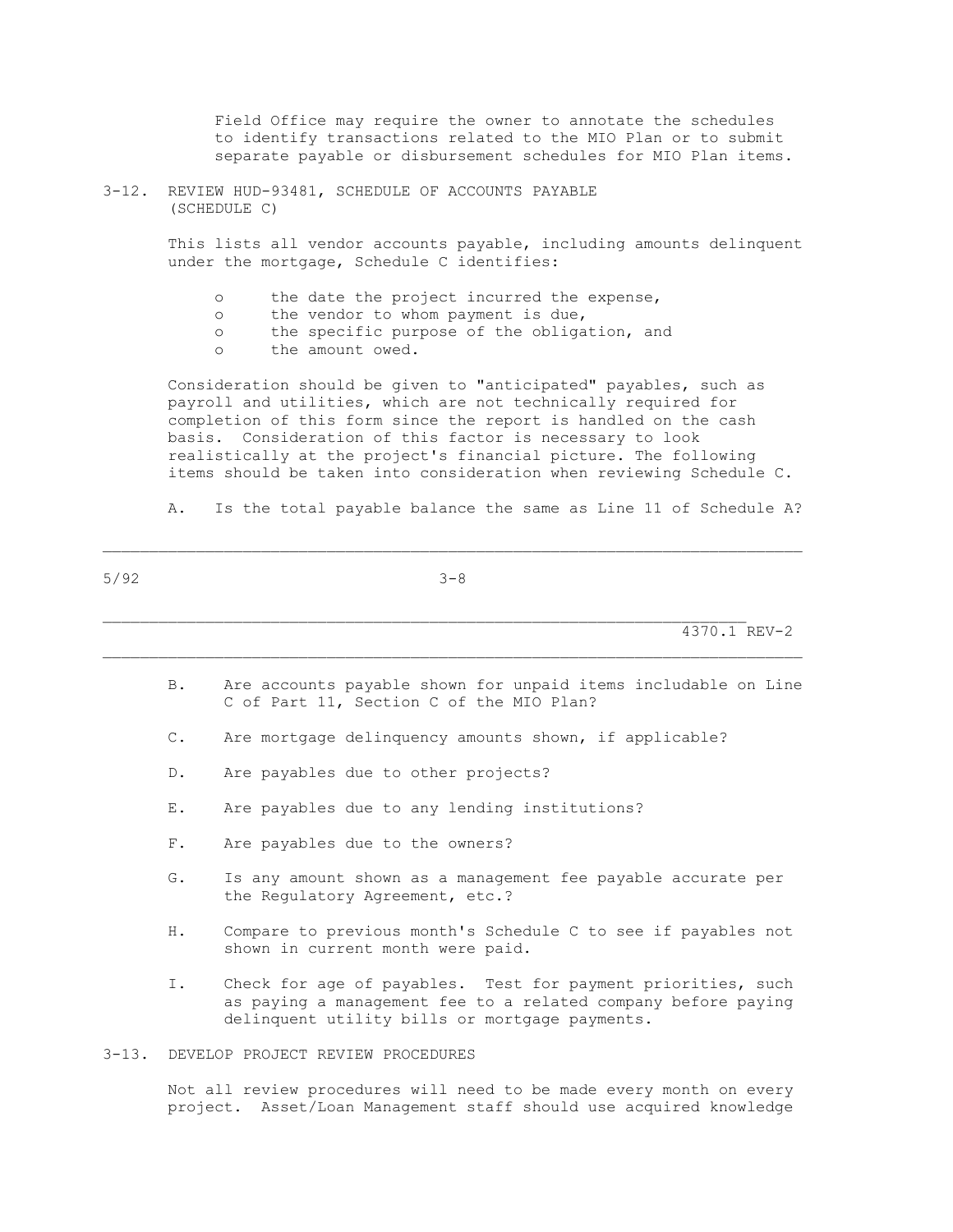about the project to determine which areas need special attention. Exhibit 3-1 provides some guidance on this.

3-14. CORRECTIVE OR FOLLOW-UP ACTION

 If noncompliance, questionable disbursements or performance problems are noted, the Asset Management staff should follow-up to ensure that necessary clarifications or corrective actions have been taken. Some possible actions that may be needed after reviewing monthly accounting report are shown in Exhibit 3-2.

|    | $3 - 9$                                                                                                 |                                                                | 5/92                                                                                                                                                                                                                                                                                                                                   |
|----|---------------------------------------------------------------------------------------------------------|----------------------------------------------------------------|----------------------------------------------------------------------------------------------------------------------------------------------------------------------------------------------------------------------------------------------------------------------------------------------------------------------------------------|
|    | 4370.1 REV-2                                                                                            |                                                                |                                                                                                                                                                                                                                                                                                                                        |
|    | Exhibit 3-1                                                                                             |                                                                |                                                                                                                                                                                                                                                                                                                                        |
|    | Tailoring the Review of Monthly Accounting Reports                                                      |                                                                |                                                                                                                                                                                                                                                                                                                                        |
| 1. | Preventive Asset Management                                                                             | $\circ$<br>$\circ$<br>$\circ$<br>$\circ$<br>$\circ$<br>$\circ$ | Rent-up progress<br>Adequacy of Rental Schedule<br>Familiarity with vendors<br>Section 8 vacancy and debt<br>service payments<br>Payment of construction<br>items with rental revenue<br>AMPO and Supplemental<br>Management Fund Items                                                                                                |
| 2. | Seasoned Projects<br>(Projects in operation for 3 or more<br>years and operating financially<br>sound.) | $\circ$<br>$\circ$<br>$\circ$<br>$\circ$<br>$\circ$            | Adverse trends in:<br>Occupancy<br>Receivables<br>Payables<br>o Cash Flow<br>Operating Expenses<br>Rent Collections                                                                                                                                                                                                                    |
| З. | Analysis and monitoring of troubled<br>projects                                                         | $\circ$<br>$\circ$<br>$\circ$<br>$\circ$<br>$\circ$            | Compliance with minimum<br>payment requirements<br>Compliance with Owner<br>Contribution requirement<br>Expenditures for MIO Plan<br>items (e.g., painting,<br>decorating, grounds, etc.)<br>Progress on MIO Plan goals<br>(e.g., decrease in accounts<br>receivable/payable,<br>improved collections, etc.)<br>Compliance with equity |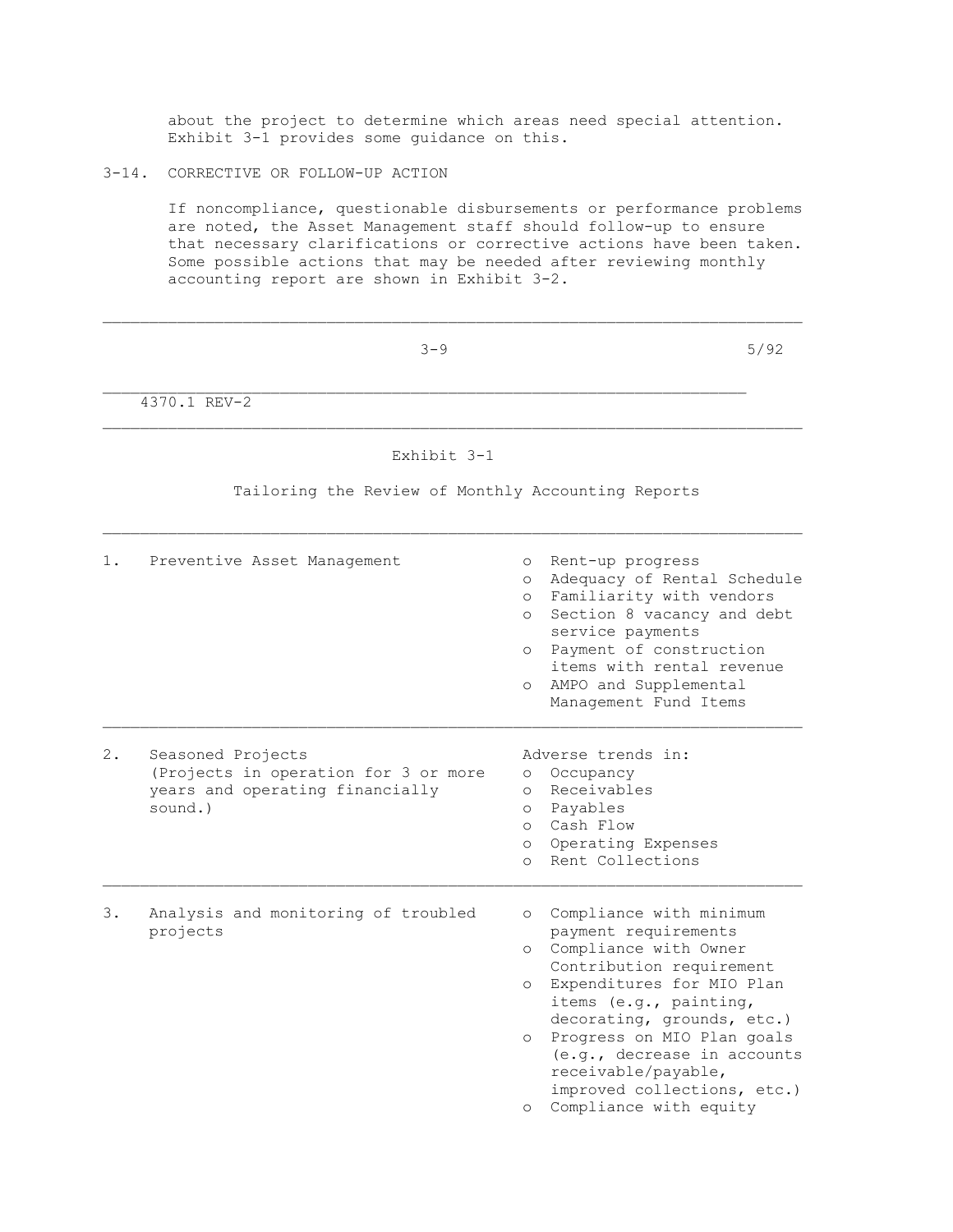skimming prohibitions (See Appendix 8)

| 5/92<br>$3 - 10$                                                                                                                                                 |                                                                                                                                                                                                                                                                                                          |
|------------------------------------------------------------------------------------------------------------------------------------------------------------------|----------------------------------------------------------------------------------------------------------------------------------------------------------------------------------------------------------------------------------------------------------------------------------------------------------|
|                                                                                                                                                                  | 4370.1 REV-2                                                                                                                                                                                                                                                                                             |
|                                                                                                                                                                  | Exhibit 3-2: Action Chart                                                                                                                                                                                                                                                                                |
| CONDITION                                                                                                                                                        | HUD OFFICE ACTION                                                                                                                                                                                                                                                                                        |
| Minor errors, incomplete forms,<br>noncompliance, questionable<br>disbursements.                                                                                 | Written communication with<br>$\circ$<br>Copy to Management<br>Owner.<br>Agent, if applicable.<br>Enforcement tools, if<br>$\circ$<br>appropriate.                                                                                                                                                       |
| Diversion of funds.                                                                                                                                              | Written request to Owner to<br>$\circ$<br>repay funds. Copy to<br>Management Agent, if<br>applicable.<br>Request RIGA to determine<br>$\circ$<br>exact amount diverted, if<br>amount unknown.<br>Pursuit of civil and<br>$\circ$<br>criminal penalties<br>through recommendation to<br>Regional Counsel. |
| Report does not show disbursements for<br>MIO Plan Items.                                                                                                        | Written inquiry to Owner as<br>$\circ$<br>to progress on MIO Plan<br>items.                                                                                                                                                                                                                              |
| Poor rent collection, excessive expenses,<br>increasing payables or receivables.                                                                                 | Consider a management<br>$\circ$<br>review.                                                                                                                                                                                                                                                              |
| Cash flow problems.                                                                                                                                              | Determine cause of problem<br>$\circ$<br>and schedule action<br>accordingly (e.g., rent<br>increase, change in<br>purchasing procedures, etc.)                                                                                                                                                           |
| Failure to provide non-project funds for<br>certain needs of project as part of<br>agreement with HUD in return for<br>mortgage relief, TPA, or Flexible Subsidy | Written request to Owner to<br>$\circ$<br>pay non-project funds.<br>Pursuit of civil penalties<br>through recommendation to                                                                                                                                                                              |